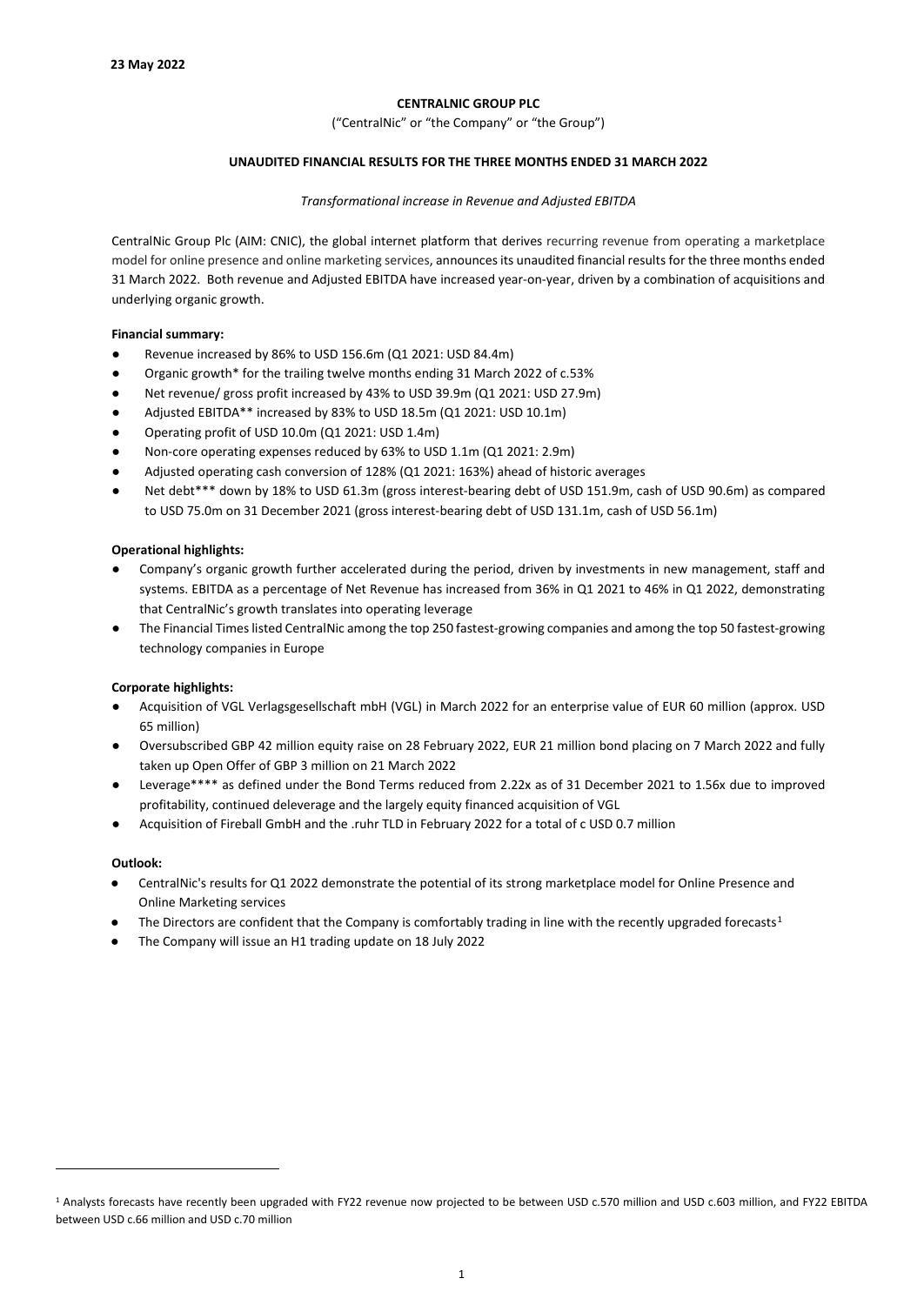**Ben Crawford, CEO of CentralNic, commented:** "*CentralNic has enjoyed a strong start to the year with year-on-year organic growth now reaching north of 50%, gaining market share in a growing market. At the same time, we have continued to add scale and capability through the completion of three strategic acquisitions in the period, including VGL, our largest acquisition to date, funded by an oversubscribed equity placing and tap bond issue. With notably reduced leverage and a healthy cash cushion, CentralNic remains well positioned for the future .*"

*\* Pro forma revenue, adjusted for acquired revenue, constant currency FX impact and non-recurring revenues is estimated at USD 533 million for the trailing 12 months ending 31 March 2022 and at USD 349 million for the trailing 12 months ending 31 March 2021*

\*\* *Parent, subsidiary and associate earnings before interest, tax, depreciation, amortisation, non-cash charges and non-core operating expenses*

*\*\*\* Includes gross cash, bond and bank debt and prepaid finance costs; it does not include the Mark-To-Market (MTM) valuations for the bond hedges of USD 9.4m as of 31 March 2022 (USD 6.4m as of 31 December 2021)*

*\*\*\*\* Includes Net Debt as defined under \*\*\* plus (i) the Mark-To-Market (MTM) valuations for the bond hedges, (ii) lease liabilities, (iii) guarantee obligations, and (iv) the best estimate of any Deferred Consideration payable in cash, all divided by pro forma EBITDA, i.e. last twelve months' EBITDA including acquired entities' EBITDA on a pro forma basis*

These unaudited financial results have been prepared for the purpose of fulfilling the information undertaking requirements included in the bond terms for the Senior Secured Callable Bond Issue. To the best of our knowledge, these unaudited financial results have been prepared in accordance with applicable accounting standards and give a true and fair view of the assets, liabilities, financial position and profit or loss of the Issuer and the Group taken as a whole. In addition, to the best of our knowledge, these unaudited financial results include a fair review of the development and performance of the business and the position of the Issuer and the Group taken as a whole. The principal risks and uncertainties that the business faces remain materially consistent with the risks and uncertainties described in the Risks section of the Group's 2021 annual report.

Ben Crawford – CEO Don Baladasan – Group Managing Director Michael Riedl – CFO

#### **For further information:**

| <b>CentralNic Group Plc</b>                                |                             |
|------------------------------------------------------------|-----------------------------|
| Ben Crawford, Chief Executive Officer                      | +44 (0) 203 388 0600        |
| Don Baladasan, Group Managing Director                     |                             |
| Michael Riedl, Chief Financial Officer                     |                             |
| Zeus (NOMAD and Broker)                                    |                             |
| Nick Cowles / Jamie Peel / James Edis (Investment Banking) | +44 (0) 161 831 1512        |
| Dominic King (Corporate Broking)                           | +44 (0) 203 829 5000        |
| <b>Berenberg (Joint Broker)</b>                            | +44 (0) 20 3207 7800        |
| Mark Whitmore / Richard Andrews / Alix                     |                             |
| Mecklenburg-Solodkoff                                      |                             |
| <b>SEC Newgate (for Media)</b>                             |                             |
| Bob Huxford / Isabelle Smurfit / Max Richardson            | +44 (0) 203 757 6880        |
|                                                            | centralnic@secnewgate.co.uk |

### **Forward-Looking Statements**

This document includes forward-looking statements. Whilst these forward-looking statements are made in good faith, they are based upon the information available to CentralNic at the date of this document and upon current expectations, projections, market conditions and assumptions about future events. These forward-looking statements are subject to risks, uncertainties and assumptions about the Group and should be treated with an appropriate degree of caution.

#### **About CentralNic Group Plc**

CentralNic (AIM: CNIC) is a London-based AIM-listed company which drives the growth of the global digital economy by developing and managing software platforms allowing businesses globally to buy subscriptions to domain names, used for their own websites and email, as well as for protecting their brands online. These platforms can also be used for distributing domain name related software and services, an opportunity that contributes significantly to CentralNic's organic growth. The Company's inorganic growth strategy is identifying and acquiring cash-generative businesses in its industry with annuity revenue streams and exposure to growth markets and migrating them onto the CentralNic software and operating platforms. CentralNic operates globally with customers in almost every country in the world. It earns recurring revenues from the worldwide sales of internet domain names and other services on an annual subscription basis. For more information please visit: [www.centralnicgroup.com](http://www.centralnicgroup.com/)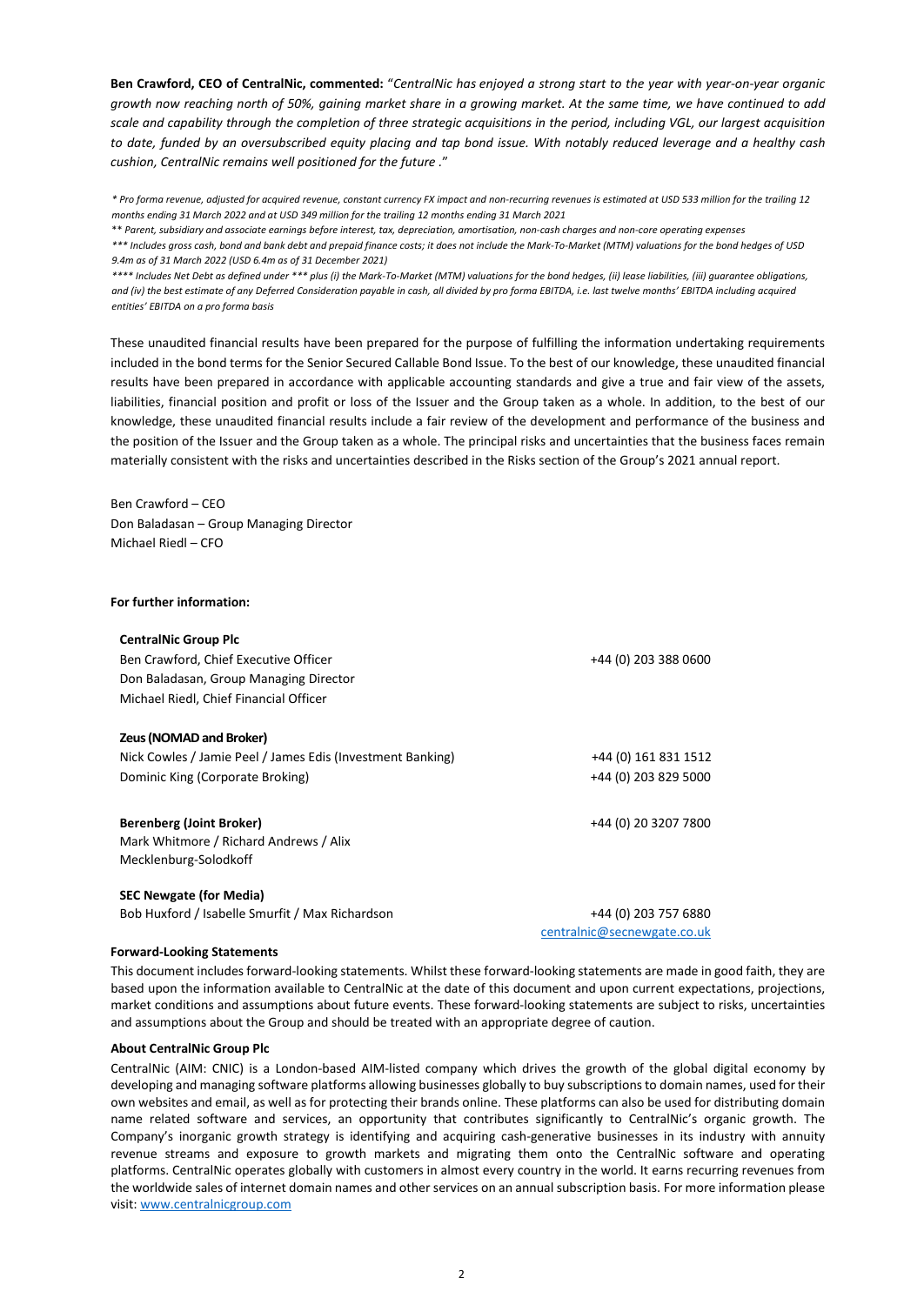## **Introduction**

CentralNic's organic growth, combined with its 2021 and 2020 acquisitions, substantially increased the scale and capabilities of the Company. The effect of this is demonstrated in our unaudited Q1 2022 results which show a transformational increase in revenue and adjusted EBITDA, which have grown by 86% and 83% respectively compared to Q1 2021.

## **Performance Overview**

The Company has performed strongly during the quarter with the key financial metrics listed below:

|                                                      | 31 March         | 31 March         |        |
|------------------------------------------------------|------------------|------------------|--------|
|                                                      | 2022             | 2021             | Change |
|                                                      | USD <sub>m</sub> | USD <sub>m</sub> | %      |
| Revenue                                              | 156.6            | 84.4             | 86%    |
| Net revenue/ gross profit                            | 39.9             | 27.9             | 43%    |
| <b>Adjusted EBITDA</b>                               | 18.5             | 10.1             | 83%    |
| <b>Operating profit</b>                              | 10.0             | 1.4              | n.m.   |
| Adjusted operating cash conversion $1$               | 128%             | 163%             | (21%)  |
| Profit / (loss) after tax                            | 4.0              | (1.4)            | n.m.   |
| EPS - Basic (cents)                                  | 1.53             | (0.67)           | n.m.   |
| EPS - Adjusted earnings - Basic (cents) <sup>2</sup> | 4.51             | 3.17             | 42%    |

**<sup>1</sup>**Please refer to note 8

**<sup>2</sup>** Please refer to note 7

#### **Segmental analysis**

The Company combined the previous Direct and Indirect segments into a single Online Presence segment for all reporting periods ending 30 September 2021 and later. The Online Marketing segment now includes the VGL and Fireball acquisitions.

Organic growth rates quoted below are calculated on a pro forma basis including all the Group's constituents as of the last balance sheet dates and adjusted for non-recurring or non-cash revenues and on a constant currency basis.

#### **Online Marketing segment**

The Online Marketing segment grew more rapidly, with revenues increasing by USD 71.6 million, or 158%, from USD 45.3 million to USD 116.9 million. Organic revenue grew at a rate of 83%, predominantly driven by CentralNic's TONIC media buying business, with the inorganic growth benefitting from the full quarter impact of the Wando and White & Case acquisitions, as well as the impact of acquiring VGL and, to a lesser degree, Fireball.

The number of visitor sessions also increased by 54% from 0.7 billion in Q1 2021 to 1.0 billion in Q1 2022 and the revenue per thousand sessions ("RPM") increased by 105% from USD 48.0 to USD 98.2[2.](#page-2-0)

CentralNic is a leader in online privacy, as none of our marketing platforms make use of third-party cookies or collect personal data on our customers. We therefore expect that restrictions placed on those practices (e.g. the ban of third-party cookies in Google Chrome or App Tracking Transparency in Apple's iOS 14.5) will benefit CentralNic, as we provide an alternative for online marketers that is proven to be highly effective, whilst respecting the privacy of internet users. This puts us at the forefront of companies offering solutions for a more privacy conscious world.

# **Online Presence segment**

<span id="page-2-0"></span>Revenue in the Online Presence segment increased by USD 0.6 million for the period ended 31 March 2021, or 2%, from USD 39.1 million to USD 39.7 million, with further growth being impacted by foreign currency revenues translating into less USD in the period.. Organic growth for this segment was 7% for the trailing twelve months ending 31 March 2022.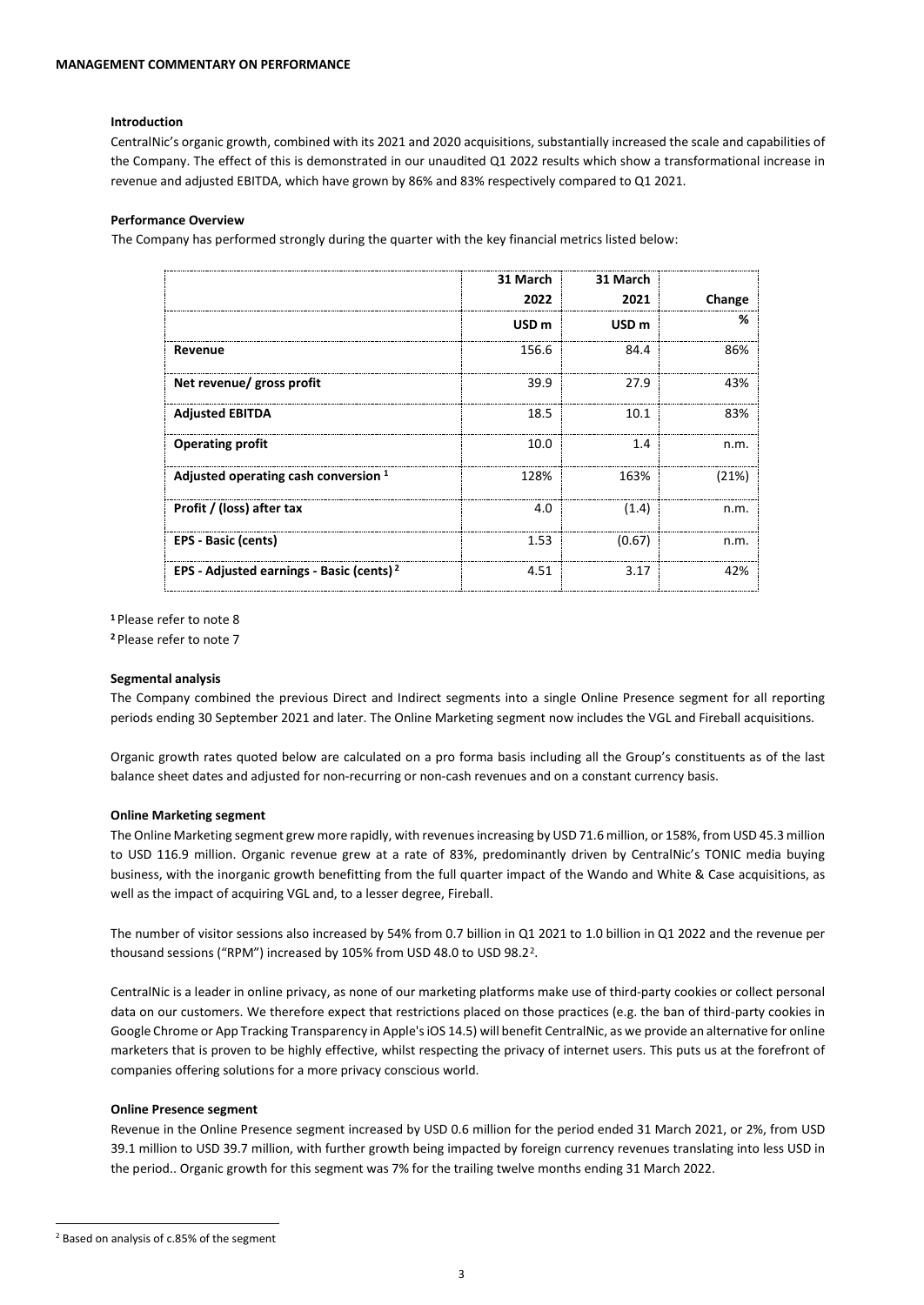In the Online Presence segment, the Company steered away from increasing sales through discounted bulk sales, leading to the number of processed domain registration years decreasing modestly from 3.4 million in Q1 2021 to 3.1 million in Q1 2022 while at the same time, the average revenue per domain year increased by 11% from USD 8.60 to USD 9.50, ultimately improving the quality of revenue. The share of Value-Added Service revenue for the period ended 31 March 2022 remained stable at 8%[3](#page-3-0).

## **Outlook**

CentralNic enjoyed a very strong start to 2022 particularly our online marketing division. In Q1 2022 we reported 53% organic revenue growth on a pro forma basis for the trailing twelve months ending 31 March 2022[4](#page-3-1). Management was pleased with the achievement of strong results in Q1 2022, notably materially exceeding initial market expectations.

While the Directors are cognisant of the current global macro-economic environment, they are confident that the Group will comfortably trade in line with the recently upgraded market expectations for the year. By virtue of our confidence, targeted investment in human resources, restructuring and market-leading products, in particular our suite of privacy-safe online marketing technologies, we are well positioned to succeed in a challenging global environment.

The pipeline of future acquisition targets remains strong, while the net debt level remains comfortable particularly given the cash generation of the existing Group and the expected contribution from recent acquisitions. We are confident in continuing our trajectory towards joining the ranks of the global leaders in our industry.

These outstanding results demonstrate that CentralNic can source and complete transformative acquisitions, but more importantly that it can also integrate them successfully into marketplaces while continuing to deliver organic growth. Moreover, as the Company rapidly scales up, the underlying qualities of high recurring revenues and excellent cash conversion become increasingly meaningful.

A virtually pure play recurring revenue business with cash conversion of systematically over 100%, CentralNic continues to improve its key financial metrics as it grows including its cash position, interest coverage and net debt to EBITDA ratio. As our investment levels plateau moving forward, we expect future periods to benefit from increasing operational leverage.

**Ben Crawford Chief Executive Officer**

<span id="page-3-0"></span><sup>3</sup> Based on analysis of c.75% of the segment which can be adequately and reliably be described by these KPI

<span id="page-3-1"></span><sup>4</sup> Pro forma revenue, adjusted for acquired revenue, constant currency FX impact and non-recurring revenues is estimated at USD 533 million for the trailing 12 months ending 31 March 2022 and at USD 349 million for the trailing 12 months ending 31 March 2021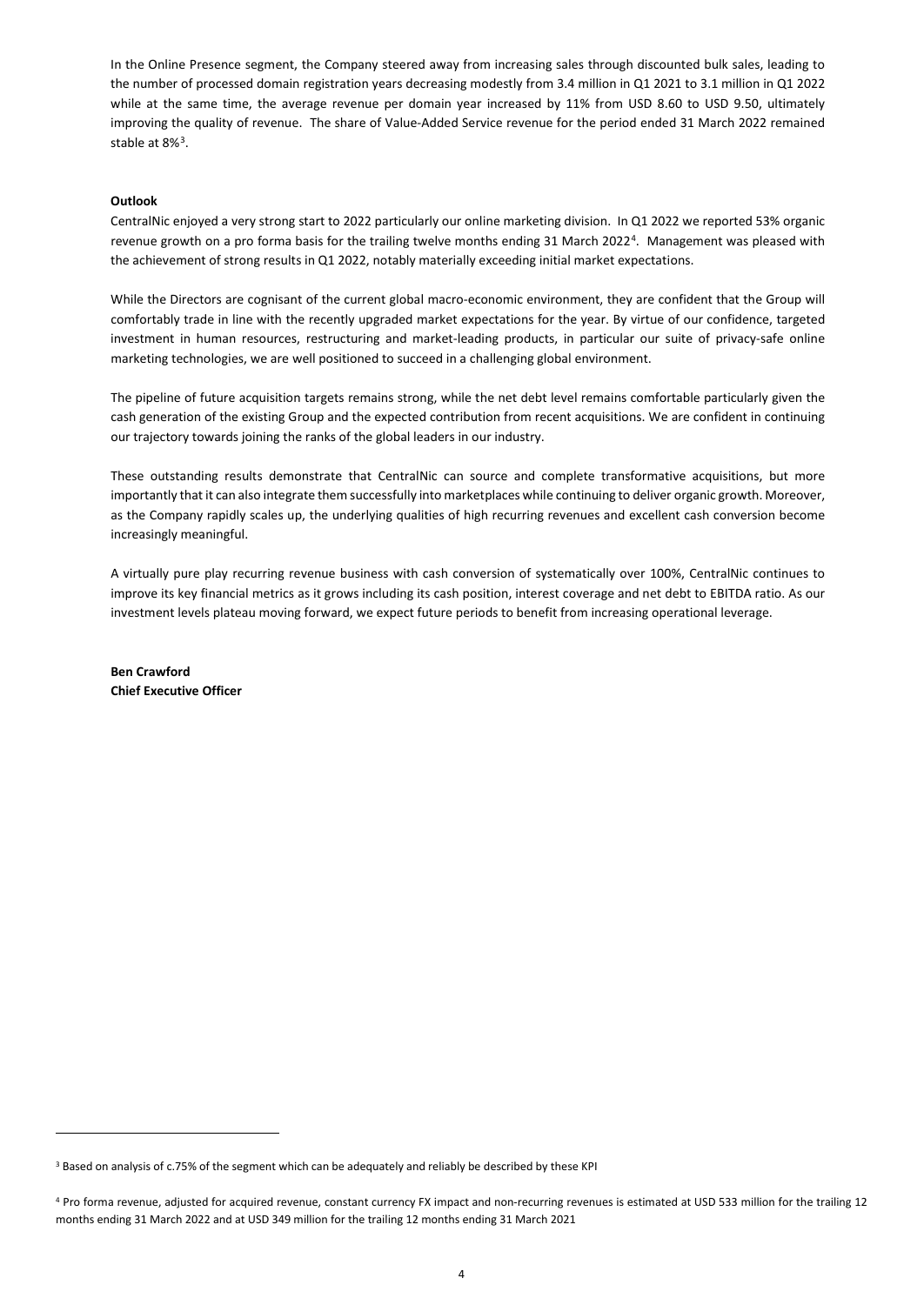| <b>CONSOLIDATED STATEMENT OF COMPREHENSIVE</b><br><b>INCOME</b>                                             | <b>Note</b> | <b>Unaudited</b><br>Three months<br>ended 31 March<br>2022<br>USD <sub>m</sub> | <b>Unaudited</b><br>Three months<br>ended 31 March<br>2021<br>USD <sub>m</sub> | <b>Audited</b><br>Year ended<br>31 December 2021<br>USD <sub>m</sub> |
|-------------------------------------------------------------------------------------------------------------|-------------|--------------------------------------------------------------------------------|--------------------------------------------------------------------------------|----------------------------------------------------------------------|
|                                                                                                             |             |                                                                                |                                                                                |                                                                      |
| Revenue                                                                                                     | 4           | 156.6                                                                          | 84.4                                                                           | 410.5                                                                |
| Cost of sales                                                                                               |             | (116.7)                                                                        | (56.5)                                                                         | (292.0)                                                              |
| Gross profit                                                                                                |             | 39.9                                                                           | 27.9                                                                           | 118.5                                                                |
| Administrative expenses                                                                                     |             | (28.2)                                                                         | (25.0)                                                                         | (101.1)                                                              |
| Share-based payments expense                                                                                |             | (1.7)                                                                          | (1.5)                                                                          | (5.0)                                                                |
| <b>Operating profit</b>                                                                                     |             | 10.0                                                                           | $1.4\,$                                                                        | 12.4                                                                 |
| Adjusted EBITDA(a)                                                                                          |             | 18.5                                                                           | 10.1                                                                           | 46.3                                                                 |
| Depreciation of property, plant and equipment                                                               |             | (0.6)                                                                          | (0.7)                                                                          | (3.5)                                                                |
| Amortisation of intangible assets                                                                           |             | (6.1)                                                                          | (4.0)                                                                          | (18.3)                                                               |
| Non-core operating expenses(b)                                                                              | 5           | (1.1)                                                                          | (2.9)                                                                          | (8.7)                                                                |
| Foreign exchange gain                                                                                       |             | $1.0\,$                                                                        | 0.4                                                                            | 1.6                                                                  |
| Share-based payment expenses                                                                                |             | (1.7)                                                                          | (1.5)                                                                          | (5.0)                                                                |
| <b>Operating profit</b>                                                                                     |             | 10.0                                                                           | 1.4                                                                            | 12.4                                                                 |
| Finance income                                                                                              | 6           |                                                                                |                                                                                | 0.1                                                                  |
| Finance costs                                                                                               | 6           | (2.8)                                                                          | (2.5)                                                                          | (10.9)                                                               |
| Net finance costs                                                                                           |             | (2.8)                                                                          | (2.5)                                                                          | (10.8)                                                               |
| Profit / (loss) before taxation                                                                             |             | 7.2                                                                            | (1.1)                                                                          | 1.6                                                                  |
| Income tax expense                                                                                          |             | (3.2)                                                                          | (0.3)                                                                          | (5.1)                                                                |
| Profit / (loss) after taxation                                                                              |             | 4.0                                                                            | (1.4)                                                                          | (3.5)                                                                |
| Items that may be reclassified subsequently to profit<br>and loss                                           |             |                                                                                |                                                                                |                                                                      |
| Exchange difference on translation of foreign operation<br>Loss arising on changes in fair value of hedging |             | $1.1\,$                                                                        | 3.7                                                                            | 1.6                                                                  |
| instruments                                                                                                 |             | (3.0)                                                                          |                                                                                | (6.4)                                                                |
| Total comprehensive income/(loss) for the period                                                            |             | 2.1                                                                            | 2.3                                                                            | (8.3)                                                                |
| Profit / (loss) is attributable to:<br><b>Owners of CentralNic Plc</b>                                      |             | 4.0                                                                            | (1.4)                                                                          | (3.5)                                                                |
|                                                                                                             |             |                                                                                |                                                                                |                                                                      |
| Total comprehensive income/(loss) is attributable to:<br><b>Owners of CentralNic Plc</b>                    |             | 2.1                                                                            | 2.3                                                                            | (8.3)                                                                |
| Earnings per share:                                                                                         |             |                                                                                |                                                                                |                                                                      |
| Basic (cents)                                                                                               |             | 1.53                                                                           | (0.67)                                                                         | (1.56)                                                               |
| Diluted (cents)                                                                                             |             | 1.49                                                                           | (0.67)                                                                         | (1.56)                                                               |
| Adjusted earnings - Basic (cents)                                                                           |             | 4.51                                                                           | 3.17                                                                           | 11.80                                                                |
| Adjusted earnings - Diluted (cents)                                                                         |             | 4.39                                                                           | 3.04                                                                           | 11.46                                                                |

All amounts relate to continuing activities.

<sup>(a)</sup> Parent, subsidiary and associate earnings before interest, tax, depreciation, amortisation, non-cash charges and non-core operating expenses.

 $^{(b)}$  Non-core operating expenses include items related primarily to acquisition, integration and other related costs, which are not incurred as part of the underlying trading performance of the Group, and which are therefore adjusted for, in line with Group policy.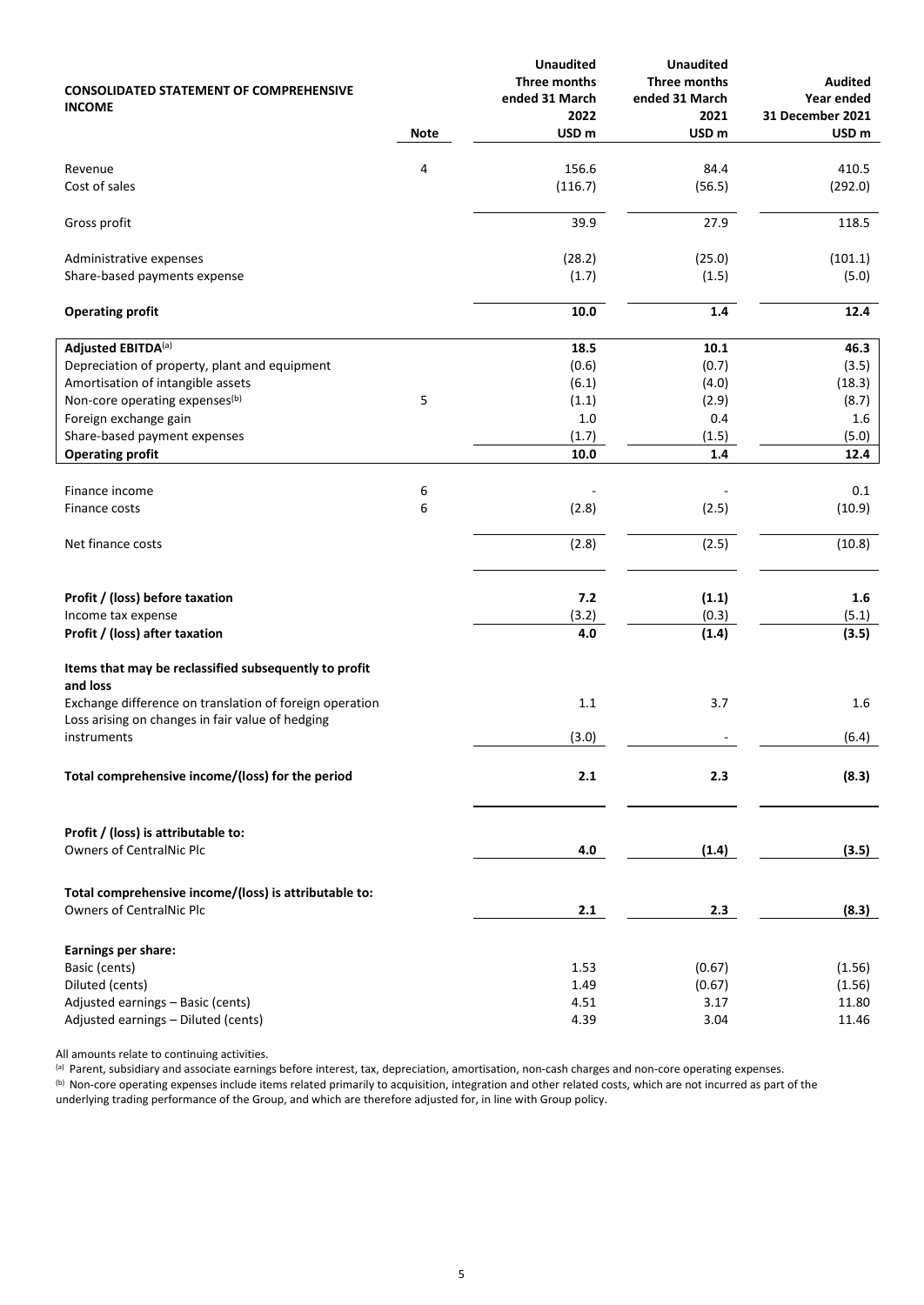| <b>CONSOLIDATED STATEMENT OF FINANCIAL POSITION</b> | <b>Unaudited</b><br>Three months<br>ended<br>31 March 2022<br>USD <sub>m</sub> | Restated*<br><b>Unaudited</b><br>Three months<br>ended<br>31 March 2021<br>USD <sub>m</sub> | Audited<br>Year ended<br>31 December<br>2021<br>USD <sub>m</sub> |
|-----------------------------------------------------|--------------------------------------------------------------------------------|---------------------------------------------------------------------------------------------|------------------------------------------------------------------|
| <b>ASSETS</b>                                       |                                                                                |                                                                                             |                                                                  |
| <b>NON-CURRENT ASSETS</b>                           |                                                                                |                                                                                             |                                                                  |
| Property, plant and equipment                       | 1.9                                                                            | 2.2                                                                                         | 1.8                                                              |
| Right-of-use assets                                 | 7.2                                                                            | 6.0                                                                                         | 6.8                                                              |
| Intangible assets                                   | 339.4                                                                          | 261.7                                                                                       | 254.2                                                            |
| Deferred receivables                                | 0.4                                                                            | 0.6                                                                                         | 0.4                                                              |
| Investments                                         | 0.1                                                                            | 0.1                                                                                         | 0.1                                                              |
| Deferred tax assets                                 | 8.6                                                                            | 5.4                                                                                         | 8.6                                                              |
| <b>CURRENT ASSETS</b>                               | 357.6                                                                          | 276.0                                                                                       | 271.9                                                            |
| Trade and other receivables                         | 86.6                                                                           | 58.1                                                                                        | 71.4                                                             |
| Inventory                                           | 0.9                                                                            | 1.9                                                                                         | 0.9                                                              |
| Cash and bank balances                              | 90.6                                                                           | 43.1                                                                                        | 56.1                                                             |
|                                                     | 178.1                                                                          | 103.1                                                                                       | 128.4                                                            |
| <b>TOTAL ASSETS</b>                                 | 535.7                                                                          | 379.1                                                                                       | 400.3                                                            |
| <b>EQUITY AND LIABILITIES</b>                       |                                                                                |                                                                                             |                                                                  |
| <b>EQUITY</b>                                       |                                                                                |                                                                                             |                                                                  |
| Share capital                                       | 0.3                                                                            | 0.3                                                                                         | 0.3                                                              |
| Share premium                                       | 98.3                                                                           | 39.8                                                                                        | 39.8                                                             |
| Merger relief reserve                               | 5.3                                                                            | 5.3                                                                                         | 5.3                                                              |
| Share-based payments reserve                        | 19.8                                                                           | 11.7                                                                                        | 19.5                                                             |
| Cash flow hedging reserve                           | (9.4)                                                                          |                                                                                             | (6.4)                                                            |
| Foreign exchange translation reserve                | 4.0                                                                            | 5.1                                                                                         | 2.9                                                              |
| Accumulated profits                                 | 56.6                                                                           | 54.7                                                                                        | 52.6                                                             |
| <b>TOTAL EQUITY</b>                                 | 174.9                                                                          | 116.9                                                                                       | 114.0                                                            |
| <b>NON-CURRENT LIABILITIES</b>                      |                                                                                |                                                                                             |                                                                  |
| Other payables                                      | 8.3                                                                            | 5.3                                                                                         | 4.4                                                              |
| Lease liabilities                                   | 2.3                                                                            | 4.7                                                                                         | 5.1                                                              |
| Deferred tax liabilities                            | 32.8                                                                           | 20.6                                                                                        | 20.3                                                             |
| Borrowings                                          | 138.9                                                                          | 120.3                                                                                       | 119.3                                                            |
|                                                     | 182.3                                                                          | 150.9                                                                                       | 149.1                                                            |
| <b>CURRENT LIABILITIES</b>                          |                                                                                |                                                                                             |                                                                  |
| Trade and other payables and accruals               | 151.1                                                                          | 108.1                                                                                       | 117.1                                                            |
| Lease liabilities                                   | 5.0                                                                            | 1.4                                                                                         | 1.8                                                              |
| Borrowings<br>Derivative financial instruments      | 13.0<br>9.4                                                                    | $1.8\,$<br>÷,                                                                               | 11.9<br>6.4                                                      |
|                                                     |                                                                                |                                                                                             |                                                                  |
|                                                     | 178.5                                                                          | 111.3                                                                                       | 137.2                                                            |
| <b>TOTAL LIABILITIES</b>                            | 360.8                                                                          | 262.2                                                                                       | 286.3                                                            |
| TOTAL EQUITY AND LIABILITIES                        | 535.7                                                                          | 379.1                                                                                       | 400.3                                                            |

\* The balance sheet as at 31 March 2021 has been restated due to (i) the recognition of USD 1,200,000 of liabilities for prior period credit notes; and (ii) the increase of USD 1,239,000 in amortisation charges due to the restatement of intangible amortisation. The impact of these restatements are fully disclosed in the Annual Report for the year ended 31 December 2021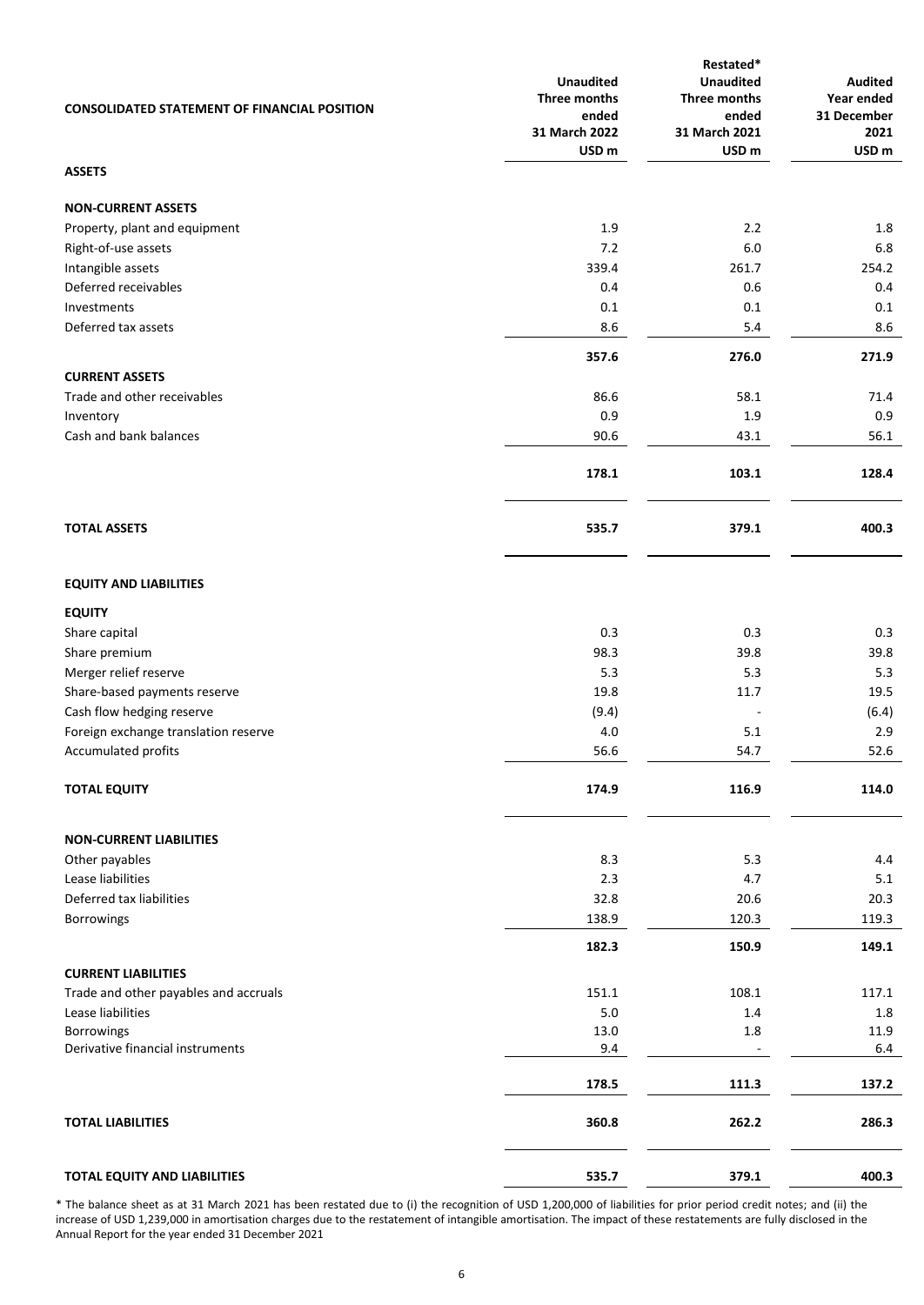| <b>CENTRALNIC</b><br><b>GROUP PLC</b><br><b>CONSOLIDATED</b><br><b>STATEMENTS OF</b><br><b>CHANGES IN</b><br><b>EQUITY</b> | <b>Share</b><br>capital<br>USD <sub>m</sub> | <b>Share</b><br>premium<br>USD <sub>m</sub> | <b>Merger</b><br>relief<br>reserve<br>USD <sub>m</sub> | Share-<br>based<br>payments<br>reserve<br>USD <sub>m</sub> | <b>Cash flow</b><br>hedging<br>Reserve<br>USD <sub>m</sub> | Foreign<br>exchange<br>translation<br>reserve<br>USD <sub>m</sub> | Restated*<br><b>Accumulated</b><br>profits /<br>(losses)<br>USD <sub>m</sub> | Restated<br>Equity<br>attributable<br>to owners of<br>the Parent<br>Company<br>USD <sub>m</sub> |
|----------------------------------------------------------------------------------------------------------------------------|---------------------------------------------|---------------------------------------------|--------------------------------------------------------|------------------------------------------------------------|------------------------------------------------------------|-------------------------------------------------------------------|------------------------------------------------------------------------------|-------------------------------------------------------------------------------------------------|
| <b>Balance as at 1 January</b><br>2021                                                                                     | 0.3                                         | 39.8                                        | 5.3                                                    | 11.0                                                       |                                                            | 1.4                                                               | 56.1                                                                         | 113.9                                                                                           |
| Loss for the period                                                                                                        |                                             |                                             |                                                        |                                                            |                                                            |                                                                   | (1.4)                                                                        | (1.4)                                                                                           |
| Translation of foreign<br>operation                                                                                        |                                             |                                             |                                                        |                                                            |                                                            | 3.7                                                               |                                                                              | 3.7                                                                                             |
| <b>Total comprehensive</b><br>income for the period                                                                        |                                             |                                             |                                                        |                                                            |                                                            | 3.7                                                               | (1.4)                                                                        | 2.3                                                                                             |
| Share-based payments                                                                                                       |                                             |                                             |                                                        | 1.5                                                        |                                                            |                                                                   |                                                                              | $1.5\,$                                                                                         |
| Share-based payments -<br>exercised and lapsed                                                                             |                                             |                                             |                                                        | (0.8)                                                      |                                                            |                                                                   |                                                                              | (0.8)                                                                                           |
| <b>Balance as at 31 March</b><br>2021                                                                                      | 0.3                                         | 39.8                                        | 5.3                                                    | 11.7                                                       |                                                            | 5.1                                                               | 54.7                                                                         | 116.9                                                                                           |
| Loss for the period                                                                                                        |                                             |                                             |                                                        |                                                            |                                                            |                                                                   | (2.1)                                                                        | (2.1)                                                                                           |
| Translation of foreign<br>operation                                                                                        |                                             |                                             |                                                        |                                                            |                                                            | (2.2)                                                             |                                                                              | (2.2)                                                                                           |
| <b>Total comprehensive</b><br>income for the period<br>Loss arsing on changes in<br>fair value of hedging                  |                                             |                                             |                                                        |                                                            |                                                            | (2.2)                                                             | (2.1)                                                                        | (4.3)                                                                                           |
| instruments                                                                                                                |                                             |                                             |                                                        |                                                            | (6.4)                                                      |                                                                   |                                                                              | (6.4)                                                                                           |
| Share-based payments                                                                                                       |                                             |                                             |                                                        | 5.7                                                        |                                                            |                                                                   |                                                                              | 5.7                                                                                             |
| Share-based payments -<br>deferred tax asset                                                                               |                                             |                                             |                                                        | 2.2                                                        |                                                            |                                                                   |                                                                              | 2.2                                                                                             |
| Share-based payments -<br>exercised and lapsed                                                                             |                                             |                                             | $\overline{\phantom{a}}$                               | (0.1)                                                      |                                                            |                                                                   |                                                                              | (0.1)                                                                                           |
| Balance as at 31<br>December 2021                                                                                          | 0.3                                         | 39.8                                        | 5.3                                                    | 19.5                                                       | (6.4)                                                      | 2.9                                                               | 52.6                                                                         | 114.0                                                                                           |
| Profit for the period                                                                                                      | $\blacksquare$                              | $\blacksquare$                              | ÷,                                                     | $\blacksquare$                                             | $\sim$                                                     | $\overline{\phantom{a}}$                                          | 4.0                                                                          | 4.0                                                                                             |
| Translation of foreign<br>operation                                                                                        |                                             |                                             |                                                        |                                                            |                                                            | 1.1                                                               |                                                                              | 1.1                                                                                             |
| <b>Total comprehensive</b><br>income for the period                                                                        |                                             |                                             |                                                        |                                                            |                                                            | 1.1                                                               | 4.0                                                                          | 5.1                                                                                             |
| Issue of share capital                                                                                                     |                                             | 59.6                                        |                                                        |                                                            |                                                            |                                                                   |                                                                              | 59.6                                                                                            |
| Share issue costs                                                                                                          |                                             | (1.1)                                       |                                                        |                                                            |                                                            |                                                                   |                                                                              | (1.1)                                                                                           |
| Loss arising on changes in<br>fair value of hedging                                                                        |                                             |                                             |                                                        |                                                            |                                                            |                                                                   |                                                                              |                                                                                                 |
| instruments                                                                                                                |                                             |                                             |                                                        |                                                            | (3.0)                                                      |                                                                   |                                                                              | (3.0)                                                                                           |
| Share-based payments<br>Share-based payments -                                                                             |                                             |                                             |                                                        | 1.7                                                        |                                                            |                                                                   |                                                                              | 1.7                                                                                             |
| deferred tax asset                                                                                                         |                                             |                                             |                                                        | 0.2                                                        |                                                            |                                                                   |                                                                              | $0.2\,$                                                                                         |
| Share based payments -<br>exercised and lapsed                                                                             |                                             |                                             |                                                        | (1.6)                                                      |                                                            |                                                                   |                                                                              | (1.6)                                                                                           |
| <b>Balance as at 31 March</b><br>2022                                                                                      | 0.3                                         | 98.3                                        | 5.3                                                    | 19.8                                                       | (9.4)                                                      | 4.0                                                               | 56.6                                                                         | 174.9                                                                                           |

Share capital represents the nominal value of the company's cumulative issued share capital.

Share premium represents the cumulative excess of the fair value of consideration received for the issue of shares in excess of their nominal value less attributable share issue costs and other permitted reductions.

Merger relief reserve represents the cumulative excess of the fair value of consideration received for the issue of shares in excess of their nominal value less attributable shares issue costs and other permitted reductions.

Retained earnings represent the cumulative value of the profits not distributed to shareholders but retained to finance the future capital requirements of the CentralNic Group.

- Share-based payments reserve represents the cumulative value of share-based payments recognised through equity and deferred tax assets arising thereon, net of exercised and lapsed options.
- Cash flow hedging reserve represents the effective portion of changes in the fair value of derivatives.
- Foreign exchange translation reserve represents the cumulative exchange differences arising on Group consolidation.

\* The balance sheet as at 31 March 2021 has been restated due to (i) the recognition of USD 1,200,000 of liabilities for prior period credit notes; and (ii) the increase of USD 1,239,000 in amortisation charges due to the restatement of intangible amortisation. The impact of these restatements are fully disclosed in the Annual Report for the year ended 31 December 2021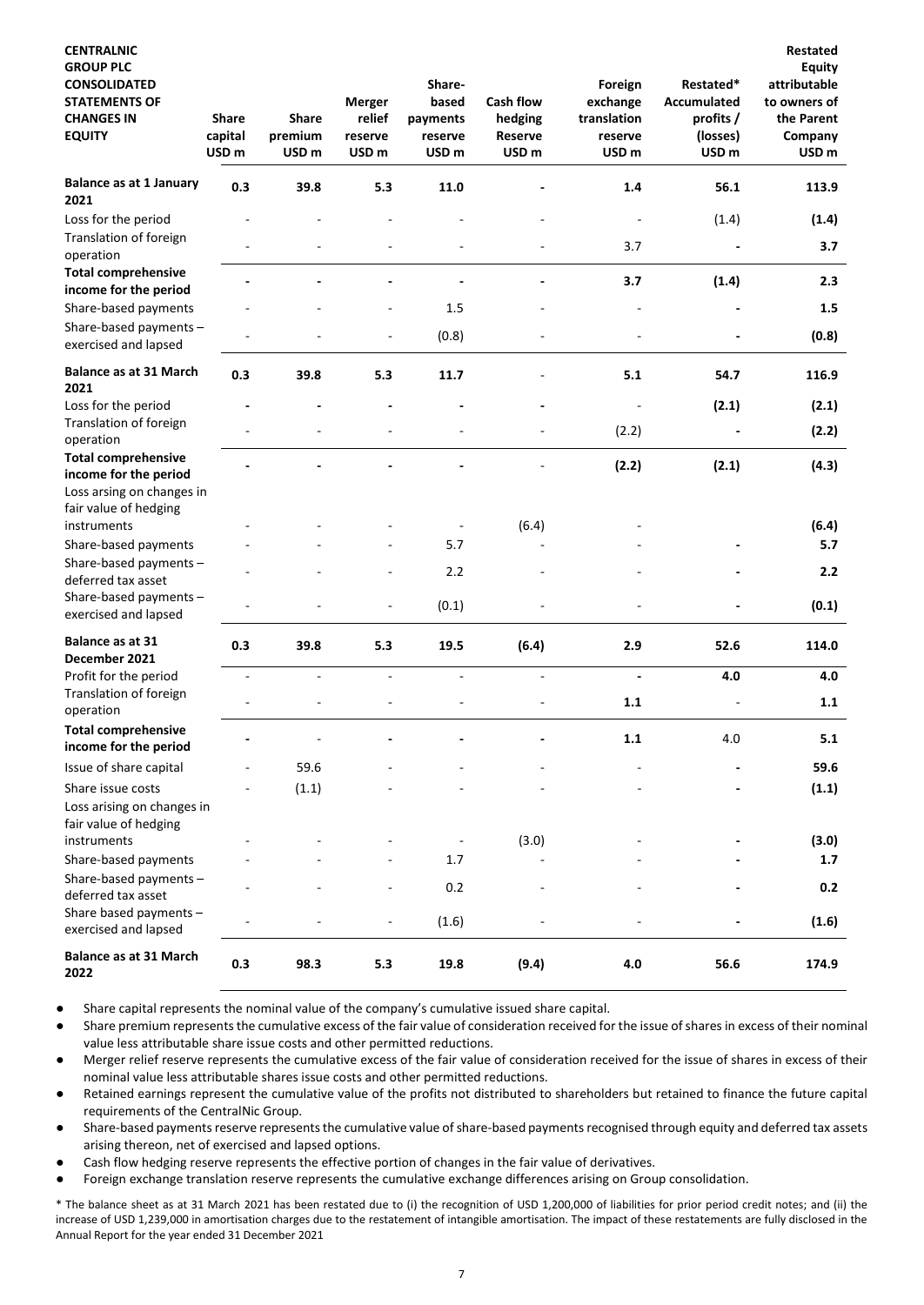| <b>CONSOLIDATED STATEMENT OF CASH FLOWS</b>               | <b>Unaudited</b><br>Three months ended<br>31 March 2022 | <b>Unaudited</b><br>Three months ended<br>31 March 2021 | <b>Audited</b><br>Year ended<br>31 December<br>2021 |
|-----------------------------------------------------------|---------------------------------------------------------|---------------------------------------------------------|-----------------------------------------------------|
|                                                           | USD <sub>m</sub>                                        | USD <sub>m</sub>                                        | USD <sub>m</sub>                                    |
| Cash flow from operating activities                       |                                                         |                                                         |                                                     |
| Profit / (loss) before taxation                           | 7.2                                                     | (1.1)                                                   | 1.6                                                 |
| Adjustments for:                                          |                                                         |                                                         |                                                     |
| Depreciation of property, plant and equipment             | 0.6                                                     | 0.7                                                     | 3.5                                                 |
| Amortisation of intangible assets                         | 6.1                                                     | 4.0                                                     | 18.3                                                |
| Finance cost (net)                                        | 2.8                                                     | 2.5                                                     | 10.8                                                |
| Share-based payments                                      | 1.7                                                     | 1.5                                                     | 5.0                                                 |
| Increase in trade and other receivables                   | (4.3)                                                   | (10.2)                                                  | (20.8)                                              |
| Increase in trade and other payables                      | 7.1                                                     | 15.1                                                    | 24.4                                                |
| Decrease in inventories                                   |                                                         |                                                         | 0.3                                                 |
| Cash flow generated from operations                       | 21.2                                                    | 12.5                                                    | 43.1                                                |
| Income tax paid                                           | (0.5)                                                   |                                                         | (2.2)                                               |
| Net cash flow generated from operating activities         | 20.7                                                    | 12.5                                                    | 40.9                                                |
| Cash flow used in investing activities                    |                                                         |                                                         |                                                     |
| Purchase of property, plant and equipment                 | (0.2)                                                   | (0.2)                                                   | (0.7)                                               |
| Purchase of intangible assets                             | (0.7)                                                   | (0.6)                                                   | (4.1)                                               |
| Payment of deferred consideration                         | (0.5)                                                   |                                                         | (1.7)                                               |
| Acquisition of subsidiaries                               | (65.1)                                                  | (11.1)                                                  | (18.3)                                              |
| Net cash flow used in investing activities                | (66.5)                                                  | (11.9)                                                  | (24.8)                                              |
| Cash flow used in financing activities                    |                                                         |                                                         |                                                     |
| Proceeds from borrowings                                  | 23.0                                                    | 18.2                                                    | 25.7                                                |
| Accrued interest on bond tap                              | 0.3                                                     |                                                         |                                                     |
| Bond arrangement fees                                     | (0.1)                                                   | (0.4)                                                   | (1.0)                                               |
| Proceeds from issuance of ordinary shares (net)           | 58.5                                                    |                                                         |                                                     |
| Payment of lease liability                                | (0.5)                                                   | (0.4)                                                   | (2.0)                                               |
| Interest paid                                             |                                                         | (2.3)                                                   | (8.7)                                               |
| Net cash flow generated/(used in) from financing          |                                                         |                                                         |                                                     |
| activities                                                | 81.2                                                    | 15.1                                                    | 14.0                                                |
| Net increase in cash and cash equivalents                 | 35.4                                                    | 15.7                                                    | 30.1                                                |
| Cash and cash equivalents at beginning of the period/year | 56.1                                                    | 28.7                                                    | 28.7                                                |
| Exchange losses on cash and cash equivalents              | (0.9)                                                   | (1.3)                                                   | (2.7)                                               |
| Cash and cash equivalents at end of the period/year       | 90.6                                                    | 43.1                                                    | 56.1                                                |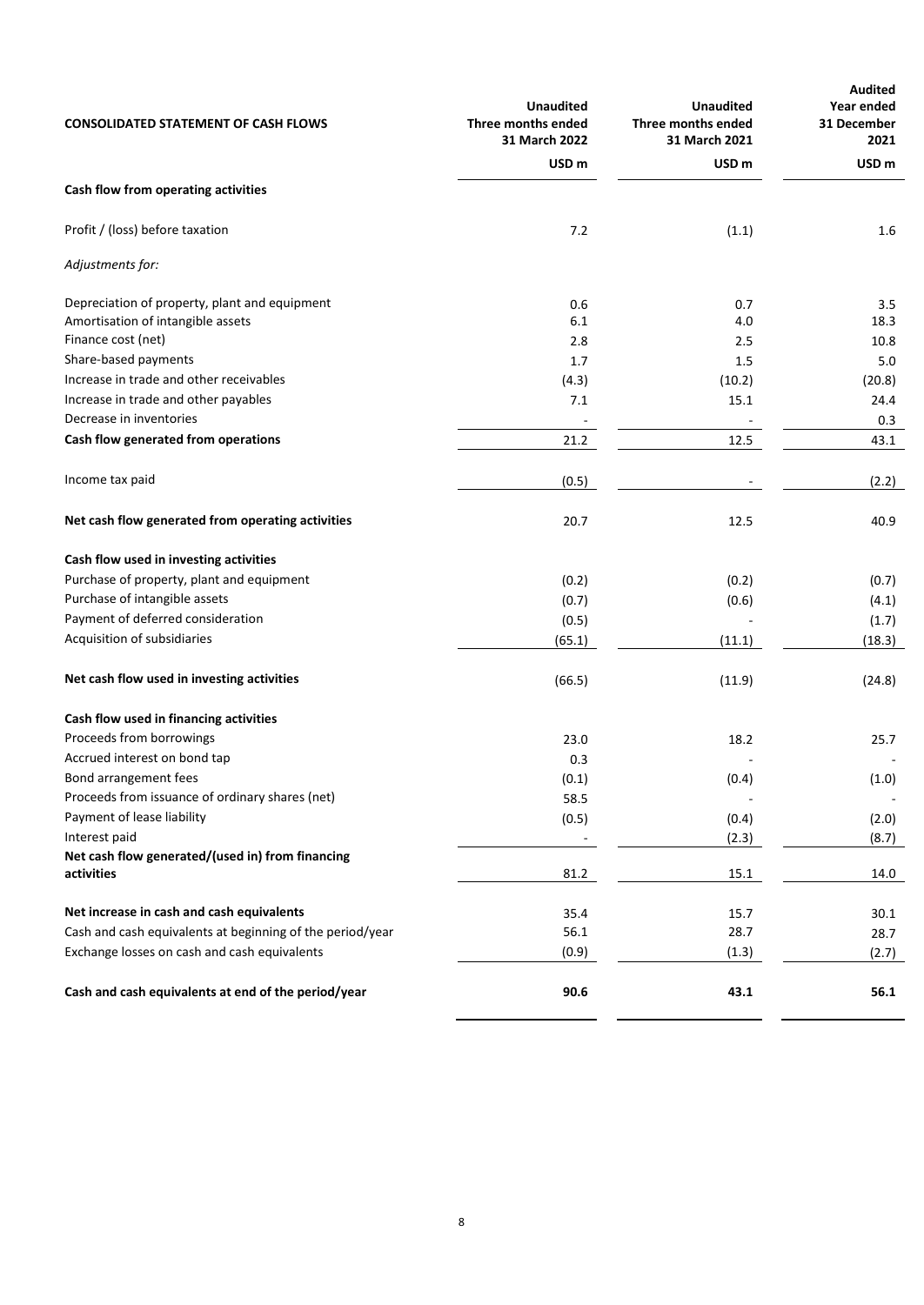## **NOTES TO THE UNAUDITED FINANCIAL RESULTS**

## **1. General information**

CentralNic Group Plc is the UK holding company of a group of companies which are engaged in the provision of global domain name services. The Company is registered in England and Wales. Its registered office and principal place of business is 4<sup>th</sup> Floor, Saddlers House, 44 Gutter Lane, London EC2V 6BR.

The CentralNic Group is a global internet platform that derives revenue from the worldwide sales of internet domain names and related web services.

## **2. Basis of preparation**

The financial results for the three months ended 31 March 2022 are unaudited and have been prepared on the basis of the accounting policies set out in the Group's 2021 statutory accounts for the purpose of fulfilling the information undertaking requirements included in the bond terms for the Senior Secured Callable Bond Issue and, for all periods presented, in line with the principal disclosure requirements of IAS 34: Interim Financial Reporting.

The unaudited financial results are condensed and do not represent statutory accounts within the meaning of section 435 of the Companies Act 2016. The statutory accounts for the year ended 31 December 2021, upon which the auditors issued an unqualified opinion, are available on the Group's website and did not contain statements under section 498(2) or (3) of the Companies Act 2006.

As a profitable provider of online subscription services with high cash conversion and solid organic growth, de-centrally organised and catering to solid customers distributed over the entire globe, CentralNic has not been, and is not expected to be, severely affected by COVID-19. The Directors have taken the necessary precautions to preserve the Group's cash and review the acquisition pipeline and financing plans to ensure stability and optimisation of the business strategies in the current global climate.

# **3. Segment analysis**

CentralNic is an independent global service provider distributing domain names and associated digital subscription products through Indirect and Direct channels, as well as providing Online Marketing services. Operating segments are organised around the products and services of the business and are prepared in a manner consistent with the internal reporting used by the chief operating decision maker to determine allocation of resources to segments and to assess segmental performance. The Directors do not rely on analyses of segment assets and liabilities, nor on segmental cash flows arising from the operating, investing and financing activities for each reportable segment, for their decision making and therefore have not included them.

The Online Presence segment conducts business as a global distributor of domain names through a network of channel partners as well as selling domain names and ancillary services to end users, monitoring services to protect brands online, technical and consultancy services to corporate clients, and licensing the Group's in-house developed registry management platform on a global basis. The Online Marketing segment provides advertising placement services to match those who have traffic, e.g. domain name owners and content website operators, with those who want traffic, e.g. ecommerce website operators and affiliates on a global basis, including AI based data analytics and automation tools.

Management reviews the activities of the CentralNic Group in the segments disclosed below up to a gross profit level only:

|                            | <b>Unaudited</b><br>Three months<br>ended<br>31 March 2022<br>USD <sub>m</sub> | <b>Unaudited</b><br>Three months<br>ended<br>31 March 2021<br>USD <sub>m</sub> | Audited<br>Year ended<br>31 December 2021<br>USD <sub>m</sub> |
|----------------------------|--------------------------------------------------------------------------------|--------------------------------------------------------------------------------|---------------------------------------------------------------|
| <b>Online Presence</b>     |                                                                                |                                                                                |                                                               |
| Revenue                    | 39.7                                                                           | 39.1                                                                           | 149.3                                                         |
| Cost of sales              | (25.5)                                                                         | (23.6)                                                                         | (96.0)                                                        |
| Gross profit               | 14.2                                                                           | 15.5                                                                           | 53.3                                                          |
| <b>Online Marketing</b>    |                                                                                |                                                                                |                                                               |
| Revenue                    | 116.9                                                                          | 45.3                                                                           | 261.2                                                         |
| Cost of sales              | (91.2)                                                                         | (32.9)                                                                         | (196.0)                                                       |
| Gross profit               | 25.7                                                                           | 12.4                                                                           | 65.2                                                          |
| <b>Total revenue</b>       | 156.6                                                                          | 84.4                                                                           | 410.5                                                         |
| <b>Total cost of sales</b> | (116.7)                                                                        | (56.5)                                                                         | (292.0)                                                       |
| <b>Gross profit</b>        | 39.9                                                                           | 27.9                                                                           | 118.5                                                         |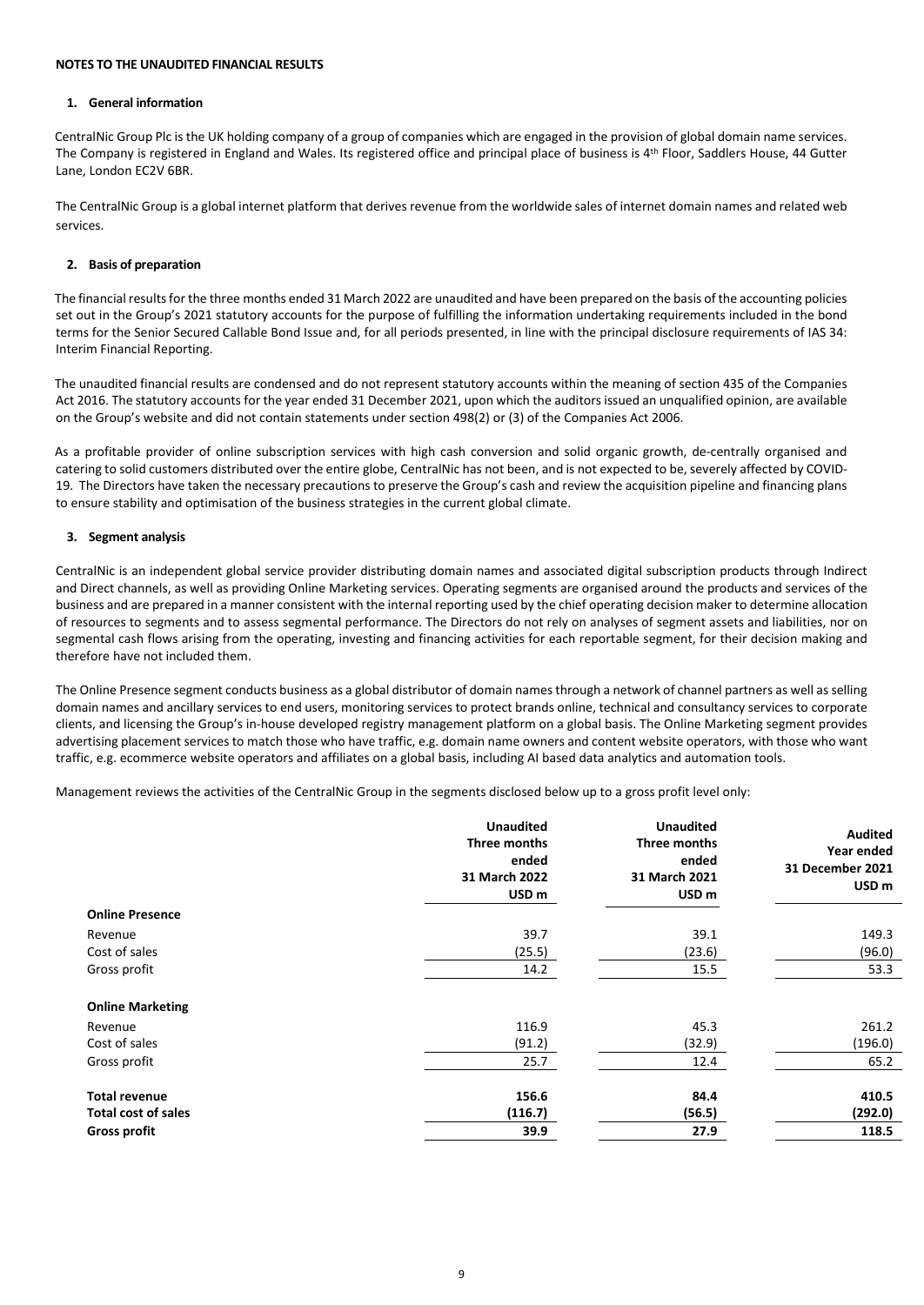# **4. Revenue**

The Group's revenue is generated from the following geographical areas:

|                         | <b>Unaudited</b><br>Three months<br>ended<br>31 March 2022<br>USD <sub>m</sub> | <b>Unaudited</b><br>Three months<br>ended<br>31 March 2021<br>USD <sub>m</sub> | <b>Audited</b><br>Year ended<br>31 December 2021<br>USD <sub>m</sub> |
|-------------------------|--------------------------------------------------------------------------------|--------------------------------------------------------------------------------|----------------------------------------------------------------------|
| <b>Online Presence</b>  |                                                                                |                                                                                |                                                                      |
| UK                      | 1.0                                                                            | 1.0                                                                            | 3.6                                                                  |
| North America           | 11.6                                                                           | 11.0                                                                           | 43.3                                                                 |
| Europe                  | 19.9                                                                           | 19.8                                                                           | 70.5                                                                 |
| ROW                     | 7.2                                                                            | 7.3                                                                            | 31.9                                                                 |
|                         | 39.7                                                                           | 39.1                                                                           | 149.3                                                                |
| <b>Online Marketing</b> |                                                                                |                                                                                |                                                                      |
| UK                      | 0.7                                                                            | 0.8                                                                            | 3.2                                                                  |
| North America           | 5.2                                                                            | 5.1                                                                            | 19.0                                                                 |
| Europe                  | 106.4                                                                          | 34.4                                                                           | 217.2                                                                |
| <b>ROW</b>              | 4.6                                                                            | 5.0                                                                            | 21.8                                                                 |
|                         | 116.9                                                                          | 45.3                                                                           | 261.2                                                                |
| <b>Total revenue</b>    | 156.6                                                                          | 84.4                                                                           | 410.5                                                                |

# **5. Non-core operating expenses**

|                                    | <b>Unaudited</b><br>Three months<br>ended<br>31 March 2022<br>USD <sub>m</sub> | <b>Unaudited</b><br>Three months<br>ended<br>31 March 2021<br>USD <sub>m</sub> | Audited<br>Year ended<br><b>31 December 2021</b><br>USD <sub>m</sub> |
|------------------------------------|--------------------------------------------------------------------------------|--------------------------------------------------------------------------------|----------------------------------------------------------------------|
| Acquisition related costs          | 0.6                                                                            | 0.8                                                                            | 3.1                                                                  |
| Integration and streamlining costs | 0.5                                                                            | 1.2                                                                            | 3.9                                                                  |
| Other costs $(1)$                  | $\overline{\phantom{a}}$                                                       | 0.9                                                                            | 1.7                                                                  |
|                                    | 1.1                                                                            | 2.9                                                                            | 8.7                                                                  |

(1) Other costs include items related primarily to business reviews and restructuring expenses.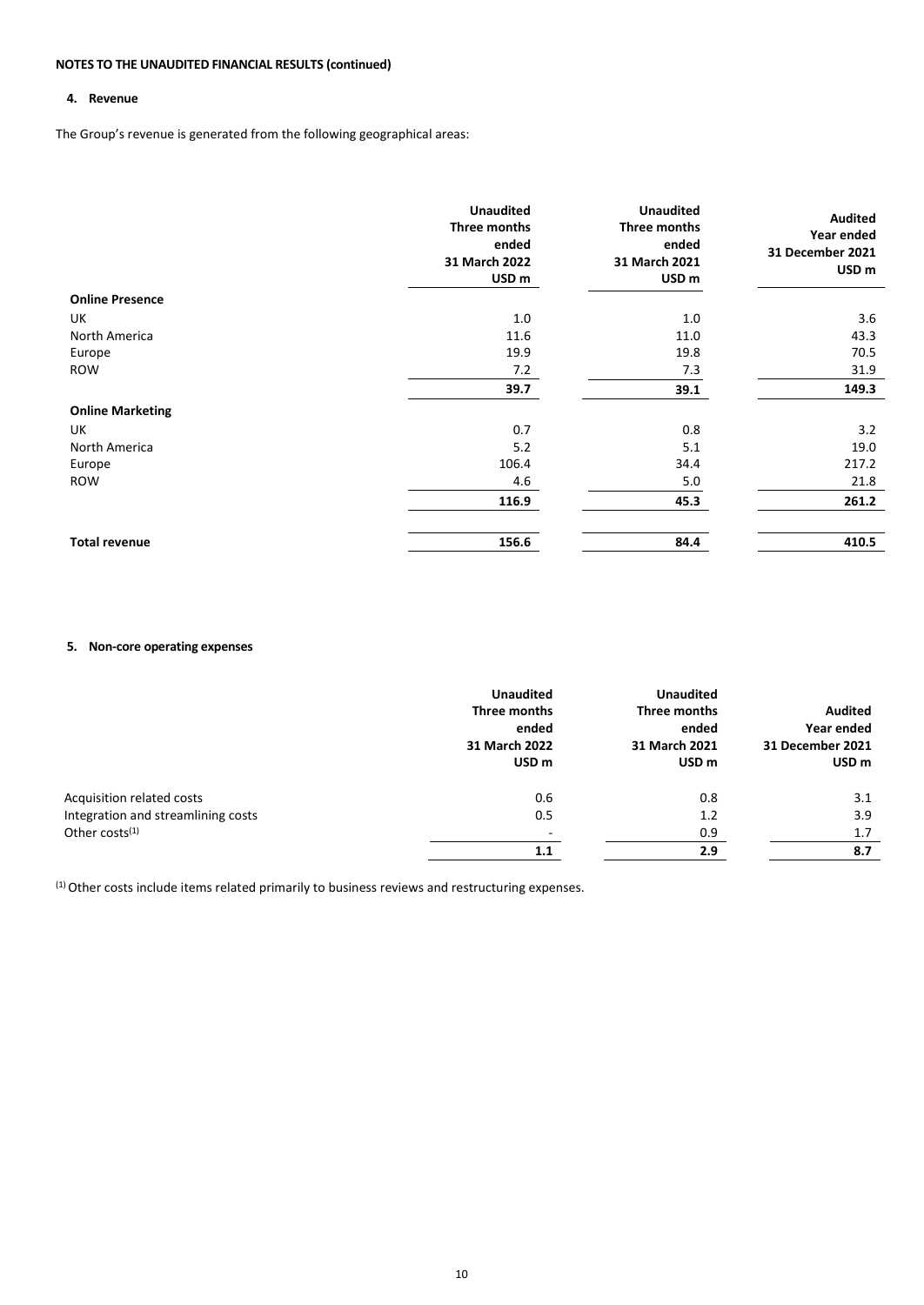## **6. Finance income and costs**

|                                                         | <b>Unaudited</b> | <b>Unaudited</b> |                  |
|---------------------------------------------------------|------------------|------------------|------------------|
|                                                         | Three months     | Three months     | <b>Audited</b>   |
|                                                         | ended            | ended            | Year ended       |
|                                                         | 31 March 2022    | 31 March 2021    | 31 December 2021 |
|                                                         | USD <sub>m</sub> | USD <sub>m</sub> | USD <sub>m</sub> |
| Finance income                                          |                  |                  | (0.1)            |
| Impact of unwinding of discount on net present value of |                  |                  |                  |
| deferred consideration                                  |                  |                  | 0.2              |
| Reappraisal of deferred consideration                   |                  |                  | (0.1)            |
| Arrangement fees on borrowings                          | 0.5              | 0.3              | 1.6              |
| Interest expense on current borrowings                  | 0.1              | 0.1              | 0.3              |
| Interest expense on non-current borrowings              | 2.2              | 2.1              | 8.7              |
| Interest expense on leases                              |                  |                  | 0.2              |
| <b>Net finance costs</b>                                | 2.8              | 2.5              | 10.8             |

# **7. Earnings per share**

Earnings per share has been calculated by dividing the consolidated loss after taxation attributable to ordinary shareholders by the weighted average number of ordinary shares in issue during the period.

Diluted earnings per share has been calculated on the same basis as above, except that the weighted average number of ordinary shares that would be issued on the conversion of all the dilutive potential ordinary shares as calculated using the treasury stock method (arising from the Group's share option scheme and warrants) into ordinary shares has been added to the denominator. There are no changes to the profit (numerator) as a result of the dilutive calculation. Due to the loss made in the year ended 31 December 2021, the impact of the potential shares to be issued on exercise of share options and warrants would be anti-dilutive and therefore diluted earnings per share is reported on the same basis on earnings per share.

|                                                  | <b>Unaudited</b>    | <b>Unaudited</b> |                  |
|--------------------------------------------------|---------------------|------------------|------------------|
|                                                  | <b>Three months</b> | Three months     | <b>Audited</b>   |
|                                                  | ended               | ended            | Year ended       |
|                                                  | 31 March 2022       | 31 March 2021    | 31 December 2021 |
|                                                  | USD <sub>m</sub>    | USD <sub>m</sub> | USD <sub>m</sub> |
| Profit / (loss) after tax attributable to owners | 4.0                 | (1.4)            | (3.5)            |
| Operating profit                                 | 10.0                | 1.4              | 12.4             |
| Depreciation of property, plant and equipment    | 0.6                 | 0.7              | 3.5              |
| Amortisation of intangible assets                | 6.1                 | 4.0              | 18.3             |
| Non-core operating expenses                      | 1.1                 | 2.9              | 8.7              |
| Foreign exchange gain                            | (1.0)               | (0.4)            | (1.6)            |
| Share-based payment expenses                     | 1.7                 | 1.5              | 5.0              |
| <b>Adjusted EBITDA</b>                           | 18.5                | 10.1             | 46.3             |
| Depreciation                                     | (0.6)               | (0.7)            | (3.5)            |
| Finance income                                   |                     |                  | 0.1              |
| Finance costs                                    | (2.8)               | (2.5)            | (10.9)           |
| Taxation                                         | (3.2)               | (0.3)            | (5.1)            |
| Adjusted earnings                                | 11.9                | 6.6              | 26.8             |
| Weighted average number of shares:               |                     |                  |                  |
| <b>Basic</b>                                     | 264,765,349         | 208,520,020      | 227,380,670      |
| Effect of dilutive potential ordinary shares     | 7,346,860           | 8,725,291        | 6,856,289        |
| Diluted average number of shares                 | 272,112,209         | 217,245,311      | 234,236,959      |
| Earnings per share:                              |                     |                  |                  |
| Basic (cents)                                    | 1.53                | (0.67)           | (1.56)           |
| Diluted (cents)                                  | 1.49                | (0.67)           | (1.56)           |
| Adjusted earnings - Basic (cents)                | 4.51                | 3.17             | 11.80            |
| Adjusted earnings - Diluted (cents)              | 4.39                | 3.04             | 11.46            |

Basic and diluted earnings per share of 1.53 and 1.49 cents (Q1 2021: (0.67) cents) has been impacted by amortisation charges, non-core expenses, foreign exchange gains and losses and share-based payment expenses. Interest, tax, depreciation, amortisation, non-cash charges and non-core operating expenses. Tax on adjusted earnings is the same figure as that shown in the consolidated statement of comprehensive income given that the majority of the adjusting items in the earnings per share calculation above are also adjusted for when calculating the Group's tax expense.

The weighted average number of shares for the Company is disclosed above. The issued share capital of the Company at 31 March 2022 was 288,660,084 and the total number of shares that were vested but not exercised were 8,948,434. Exercises of options will largely be covered by the shares held by the Group's Employee Benefit Trust.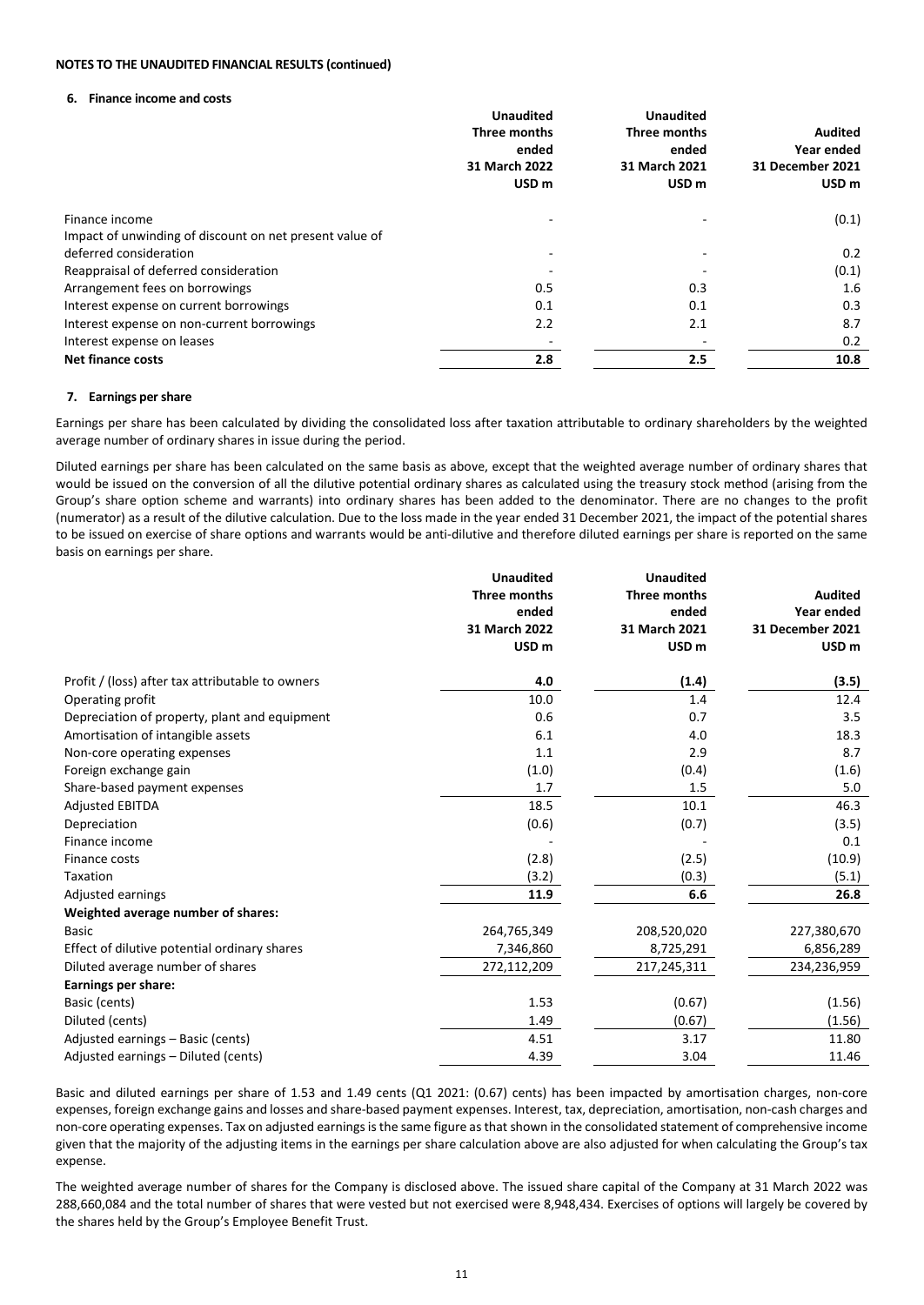### **8. Financial instruments**

The CentralNic Group is exposed to market risk, credit risk and liquidity risk arising from financial instruments. The Group's overall financial risk management policy focusses on the unpredictability of financial markets and seeks to minimise potential adverse effects on the Group's financial performance. The Group does not trade in financial instruments.

Cash conversion for the three-month periods ended 31 March 2022 and 31 March 2021, and for the year ended 31 December 2021 was as follows:

|                                                                 | <b>Unaudited</b><br>Three months<br>to 31 March<br>2022<br>USD <sub>m</sub> | <b>Unaudited</b><br>Three months<br>to 31 March<br>2021<br>USD <sub>m</sub> | <b>Audited</b><br>Year ended<br>31 December<br>2021<br>USD <sub>m</sub> |
|-----------------------------------------------------------------|-----------------------------------------------------------------------------|-----------------------------------------------------------------------------|-------------------------------------------------------------------------|
| <b>Cash conversion</b>                                          |                                                                             |                                                                             |                                                                         |
| Cash flow from operations                                       | 21.2                                                                        | 12.5                                                                        | 43.1                                                                    |
| Exceptional costs incurred and paid during the year             | 1.5                                                                         | 3.7                                                                         | 11.0                                                                    |
| Settlement of one-off working capital items from the prior year | 1.0                                                                         | 0.3                                                                         | 2.0                                                                     |
| Adjusted cash flow from operations                              | 23.7                                                                        | 16.5                                                                        | 56.1                                                                    |
| <b>Adjusted EBITDA</b>                                          | 18.5                                                                        | 10.1                                                                        | 46.3                                                                    |
| Conversion %                                                    | 128%                                                                        | 163%                                                                        | 121%                                                                    |

Single quarter cash conversion may diverge notably from the long-term trend and should be expected to converge towards annual averages as demonstrated historically.

Net debt as at 31 March 2022, 31 March 2021 and 31 December 2021 is shown in the table below.

|                                        | <b>Bond</b>      | <b>Bank debt</b> | Cash             | Net debt         |
|----------------------------------------|------------------|------------------|------------------|------------------|
|                                        | USD <sub>m</sub> | USD <sub>m</sub> | USD <sub>m</sub> | USD <sub>m</sub> |
| At 1 January 2021                      | (107.3)          | (6.3)            | 28.6             | (85.0)           |
| Placing proceeds (net of costs)        | (18.2)           |                  | 18.2             |                  |
| Amortisation of costs                  | 0.4              |                  |                  | 0.4              |
| Other cash movements                   |                  | 4.4              | (2.4)            | 2.0              |
| Net cash flows before foreign exchange | (17.8)           | 4.4              | 15.8             | 2.4              |
| Foreign exchange differences           | 4.8              | 0.1              | (1.3)            | 3.6              |
| At 31 March 2021                       | (120.3)          | (1.8)            | 43.1             | (79.0)           |
| Drawdown                               |                  | (8.5)            | 8.5              |                  |
| Amortisation of costs                  | (0.7)            |                  | (0.2)            | (0.9)            |
| Other cash movements                   |                  | (4.4)            | 6.1              | 1.7              |
| Net cash flows before foreign exchange | (0.7)            | (12.9)           | 14.4             | 0.8              |
| Foreign exchange differences           | 4.3              | 0.3              | (1.4)            | 3.2              |
| At 31 December 2021                    | (116.7)          | (14.4)           | 56.1             | (75.0)           |
| Placing proceeds (net of costs)        | (23.2)           |                  | 23.2             |                  |
| Amortisation of costs                  | 0.3              |                  |                  | 0.3              |
| Other cash movements                   | (0.9)            | 0.3              | 12.2             | 11.6             |
| Net cash flows before foreign exchange | (23.8)           | 0.3              | 35.4             | 11.9             |
| Foreign exchange differences           | 2.4              | 0.3              | (0.9)            | 1.8              |
| At 31 March 2022                       | (138.1)          | (13.8)           | 90.6             | (61.3)           |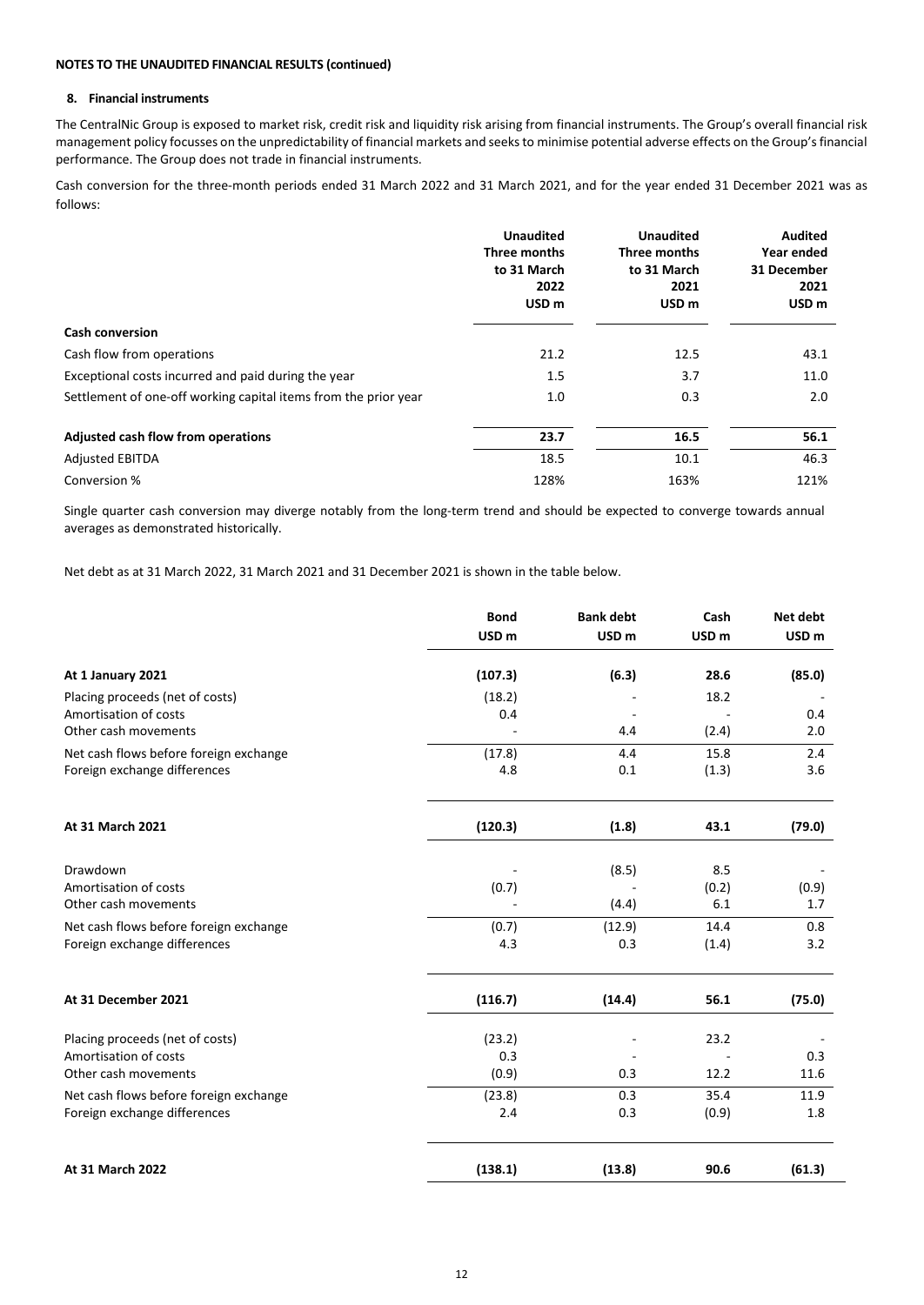## **8. Financial instruments (continued)**

# **Derivative financial instruments**

The Company has existing forward foreign exchange contracts with HSBC Bank Plc (HSBC) and Global Reach Partners Ltd (Global Reach). This results in a notional EUR 105 million of the amount outstanding under the bond being hedged at a weighted average EUR/USD exchange rate of 1.1893 and at a 1:1 hedge ratio. The forward contract with HSBC expires on 13 July 2022 and has an early exercise right from 4 July 2022. The forward contract with Global Reach matures on 15 July 2022 with an early exercise right from 8 July 2022. The Company has prepared hedging documentation which demonstrates that the hedging instrument and the hedged item offset each other in currency terms and in amounts, meaning there is a clear economic relationship between the hedging instrument and hedged item as required under international accounting standards. At the balance sheet date, the forward foreign exchange contracts have been measured based on the mark-to-market valuation reports provided by each of HSBC and Global Reach, with no ineffectiveness recognised. The change in the fair value of the derivative financial instrument in Q1 2022 is USD 3.0 million (Q1 2021: USD nil; FY2021 USD 6.4 million) and the balance in the cash flow hedging reserve at the year end is USD 9.4 million (Q1 2021: USD nil; FY2021 USD 6.4 million).

On 7 March 2022, the Company successfully issued additional senior secured callable bonds for a nominal value of EUR 21 million under its existing senior secured bond, listed on Oslo Børs, at a price of 100.8% of par value. The maturity and call conditions are identical to the prior tranches of senior secured callable bonds.

## **9. Business combinations**

## **Acquisition of VGL**

On 7 March 2022, CentralNic acquired VGL Verlagsgesellschaft mbH (VGL), a German-based digital publishing and online marketing company headquartered in Berlin. Since its founding in 2014, VGL has grown into the leading German product comparison platform with more than 270 million visits a year to its high-quality content websites, notably the market leader Vergleich.org. VGL's organic traffic is supplemented by a largescale media buying operation, and it is an important customer acquisition source for Amazon and other leading e-commerce companies in Germany. VGL is was acquired for an enterprise value of EUR 60 million, with initial consideration of EUR 67 million (approx. USD 73 million), payable in cash on completion, inclusive of customary adjustments for cash and working capital. An earnout arrangement has also been agreed, under which additional deferred contingent consideration of up to EUR 38 million may be paid over the next three years if the growth of VGL materially exceeds expectations; the amount recognised as part of the initial accounting for this business combination is USD 11.3 million.

In FY2020, VGL generated unaudited revenue of EUR 46.7 million (c.USD 55.3 million) and unaudited EBITDA of EUR 9.3 million (c.USD 10.9 million).

The following table summarises the preliminary assessment of both the consideration paid for VGL and of the fair values of the assets and liabilities at the acquisition date, in line with Group policies.

|                                                       | USD <sub>m</sub> |
|-------------------------------------------------------|------------------|
|                                                       |                  |
| Initial consideration                                 | 65.1             |
| Working capital adjustment                            | 7.6              |
| Deferred contingent consideration                     | 11.3             |
| <b>Total consideration</b>                            | 84.0             |
| Fair values recognised on acquisition                 |                  |
| <b>Assets</b>                                         |                  |
| Intellectual property                                 | 2.3              |
| <b>Customer list</b>                                  | 19.4             |
| Software                                              | 6.6              |
| Domain names                                          | 16.2             |
| Right-of-use assets                                   | 0.9              |
| Property, plant and equipment                         | 0.1              |
| Trade receivables                                     | 9.9              |
| Other assets                                          | 1.0              |
| Cash and cash equivalents                             | 12.0             |
| <b>Total assets</b>                                   | 68.4             |
| <b>Liabilities</b>                                    |                  |
| Deferred tax                                          | (13.3)           |
| Trade payables                                        | (6.5)            |
| Other provisions                                      | (2.1)            |
| <b>Other liabilities</b>                              | (1.9)            |
| <b>Tax liabilities</b>                                | (4.5)            |
| <b>Total liabilities</b>                              | (28.3)           |
| Total identifiable estimated net assets at fair value | 40.1             |
| Goodwill arising on acquisition                       | 43.9             |
| <b>Purchase consideration</b>                         | 84.0             |
|                                                       |                  |